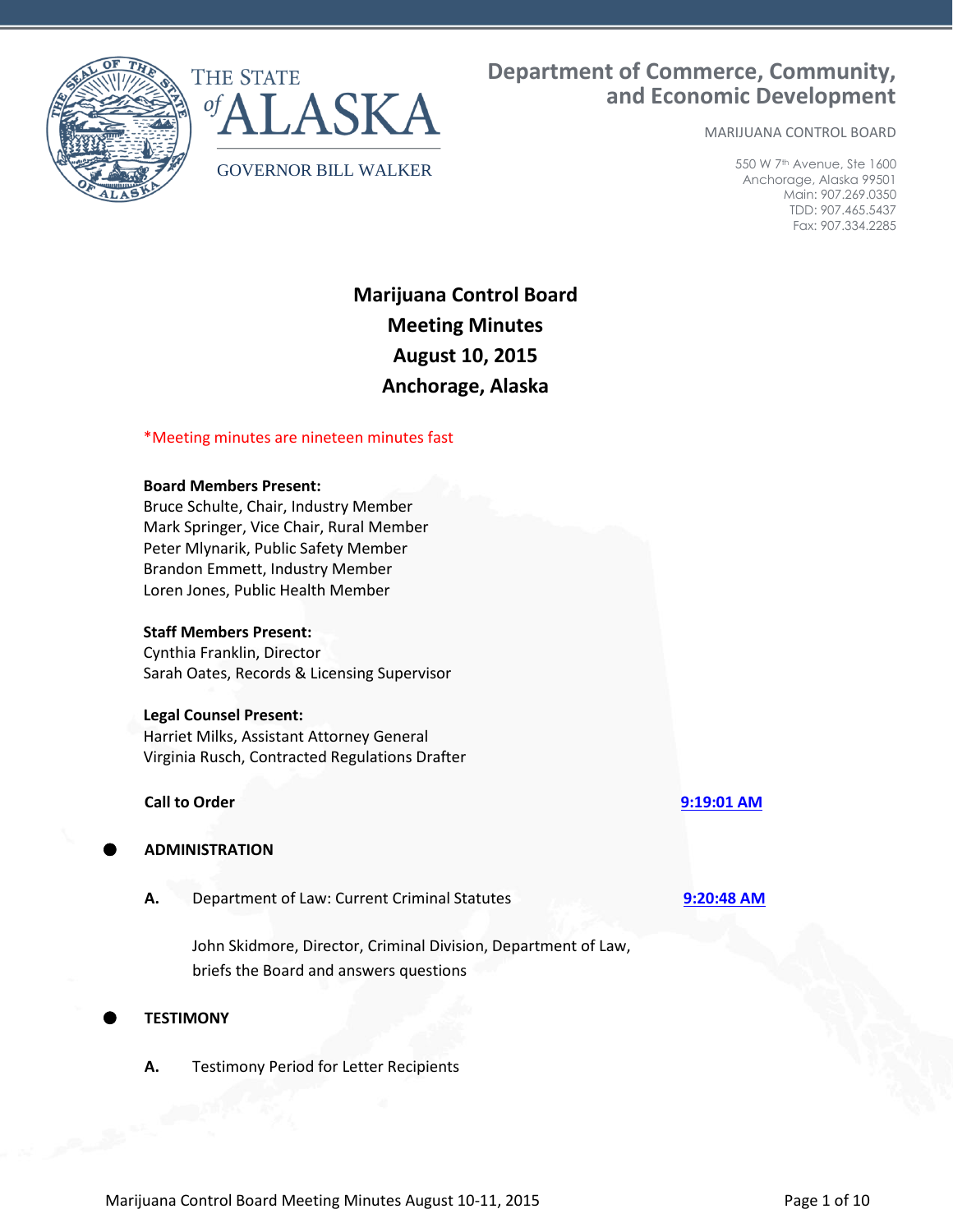|              | <b>Testimony received from:</b>                                                                                                                                                                                                                                                        |             |
|--------------|----------------------------------------------------------------------------------------------------------------------------------------------------------------------------------------------------------------------------------------------------------------------------------------|-------------|
|              | Sarah Backlin, manager of Northern Heights                                                                                                                                                                                                                                             | 9:34:40 AM  |
|              | Rocky Burns and Larry Stamper, owners of Discreet Deliveries                                                                                                                                                                                                                           | 9:44:46 AM  |
|              | Audio from YouTube video played                                                                                                                                                                                                                                                        |             |
|              | Theresa Collins, owner of PotLuck Events                                                                                                                                                                                                                                               | 9:57:03 AM  |
|              | Michael & Nicole Crites, owners of ACDC                                                                                                                                                                                                                                                | 10:05:54 AM |
|              | Dottie Edward, owner of Northern Heights                                                                                                                                                                                                                                               | 10:16:49 AM |
|              | Corey Rorem and Joshua Bird, owners of Green Rush Events                                                                                                                                                                                                                               | 10:22:43 AM |
| <b>BREAK</b> |                                                                                                                                                                                                                                                                                        | 10:38:26 AM |
|              | <b>DRAFT REGULATIONS: SET 1</b>                                                                                                                                                                                                                                                        |             |
| А.           | <b>Public Comment Summary</b>                                                                                                                                                                                                                                                          | 11:05:43 AM |
| <b>B.</b>    | <b>Discussion</b>                                                                                                                                                                                                                                                                      |             |
|              | Mark Springer motions to accept 3 AAC 306.200 as amended                                                                                                                                                                                                                               | 11:17:26 AM |
|              | Loren Jones seconds the motion                                                                                                                                                                                                                                                         |             |
|              | Board votes, and motion carries unanimously                                                                                                                                                                                                                                            | 11:57:01 AM |
|              | Brandon Emmett motions to strike 3 AAC 306.200(a)(3)                                                                                                                                                                                                                                   | 11:37:21 AM |
|              | Mark Springer seconds the motion                                                                                                                                                                                                                                                       |             |
|              | Motion carries (4-1; Loren Jones votes No)                                                                                                                                                                                                                                             |             |
|              | Mark Springer motions to amend 3 AAC 306.200(e) to strike<br>"shall" and insert "may"                                                                                                                                                                                                  | 11:50:51 AM |
|              | Brandon Emmett seconds the motion                                                                                                                                                                                                                                                      |             |
|              | <b>Motion carries unanimously</b>                                                                                                                                                                                                                                                      |             |
|              | Mark Springer motions to strike 3 AAC 306.260 with the<br>exception of the last sentence in (b) which states, "Nothing in this<br>section precludes a (local government) from applying to be a<br>licensee under other provisions of this title."<br>Brandon Emmett seconds the motion | 11:57:21 AM |
|              | <b>Motion carries unanimously</b>                                                                                                                                                                                                                                                      |             |
|              | Mark Springer motions to insert section (f) under 3 AAC 306.200<br>to read, "Nothing in this section precludes a local government<br>from applying to be a licensee under other provisions of this<br>title."                                                                          | 12:01:19 PM |
|              | Brandon Emmett seconds the motion                                                                                                                                                                                                                                                      |             |
|              | <b>Motion carries unanimously</b>                                                                                                                                                                                                                                                      |             |
|              |                                                                                                                                                                                                                                                                                        |             |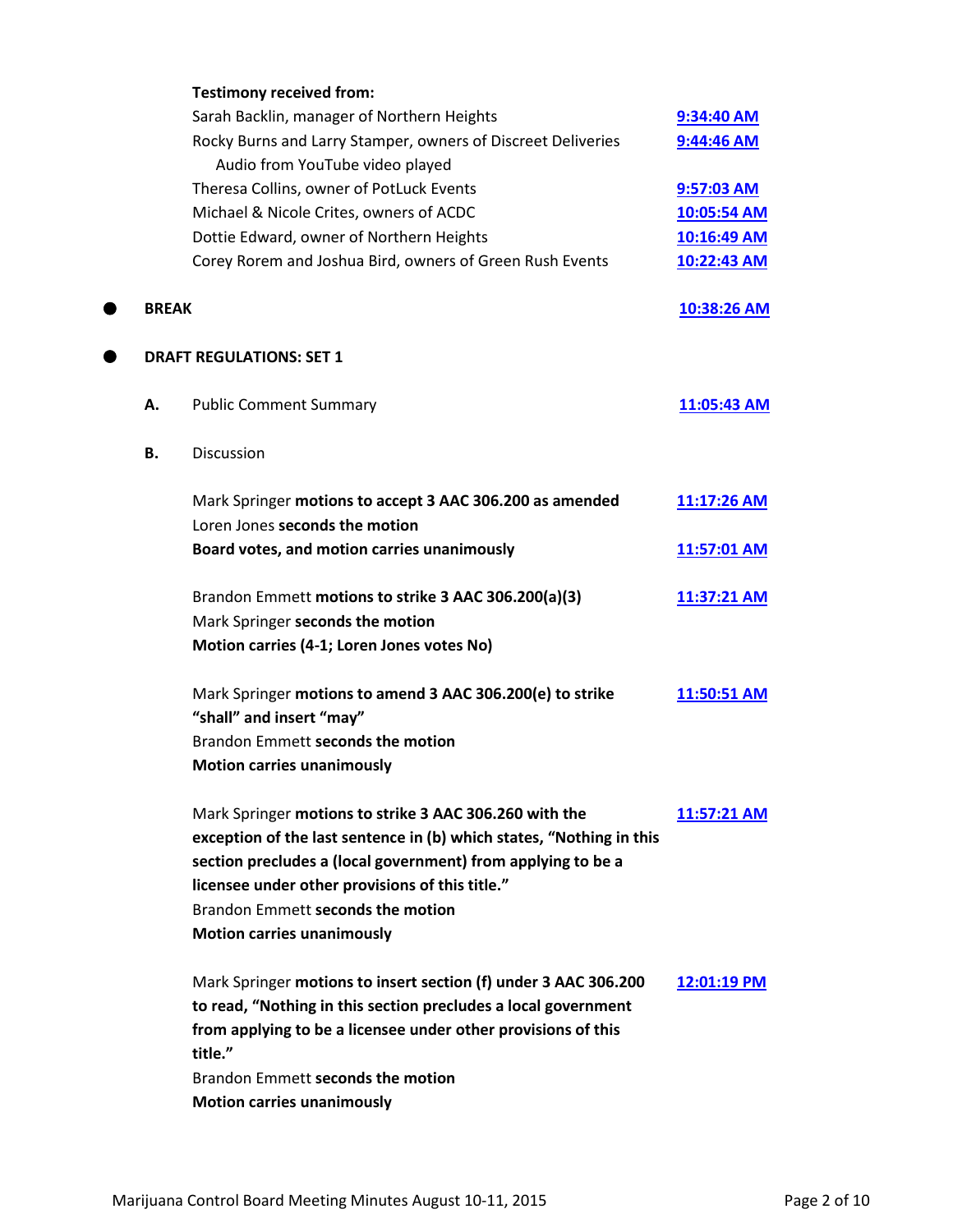|              | Mark Springer motions to strike the remainder of 3 AAC 306.260      | 12:03:32 PM  |
|--------------|---------------------------------------------------------------------|--------------|
|              | Peter Mlynarik seconds the motion                                   |              |
|              | <b>Motion carries unanimously</b>                                   |              |
|              | Loren Jones motions to accept 3 AAC 306.230                         | 12:05:39 PM  |
|              | Peter Mlynarik seconds the motion                                   |              |
|              | <b>Motion carries unanimously</b>                                   |              |
|              | Loren Jones motions to accept 3 AAC 306.210 and 3 AAC 306.220       | 12:16:01 PM  |
|              | Mark Springer seconds the motion                                    |              |
|              | <b>Motion carries unanimously</b>                                   |              |
|              | Mark Springer motions to accept 3 AAC 304.240                       | 12:19:27 PM  |
|              | Brandon Emmett seconds the motion                                   |              |
|              | <b>Motion carries unanimously</b>                                   |              |
| <b>LUNCH</b> |                                                                     | 12:25:06 PM  |
|              | <b>DRAFT REGULATIONS: SET 1</b>                                     |              |
|              |                                                                     |              |
|              | Loren Jones motions to accept 3 AAC 306.250                         | 1:31:43 PM   |
|              | Mark Springer seconds the motion                                    |              |
|              | Motion carries (4-1; Brandon Emmett votes No)                       |              |
|              | Brandon Emmett motions to strike ten-mile boundary restriction      | 1:38:48 PM   |
|              | in 3 AAC 306.250                                                    |              |
|              | Mark Springer seconds the motion                                    |              |
|              | Motion fails (1-4; Brandon Emmett votes Yes)                        |              |
|              | Mark Springer motions to accept 3 AAC 306.270                       | 2:00:38 PM   |
|              | Perer Mlynarik seconds the motion                                   |              |
|              | <b>Motion carries unanimously</b>                                   |              |
|              | Mark Springer motions to accept 3 AAC 306.990                       | 2:02:43 PM   |
|              | Brandon Emmett seconds the motion                                   |              |
|              | Cynthia Franklin informs the Board that all definitions listed here |              |
|              | are in Article 9 of Set 3 and will be removed from Set 1            |              |
|              | <b>Motion carries unanimously</b>                                   |              |
|              | <b>DRAFT REGULATIONS: SET 3</b>                                     |              |
| А.           | Reading of Articles 4, 5, and 6                                     | 2:05:13 PM   |
| <b>BREAK</b> |                                                                     | $3:20:10$ PM |
|              | <b>DRAFT REGULATIONS: SET 3</b>                                     |              |
|              |                                                                     |              |

Marijuana Control Board Meeting Minutes August 10-11, 2015 **Page 3 of 10** Page 3 of 10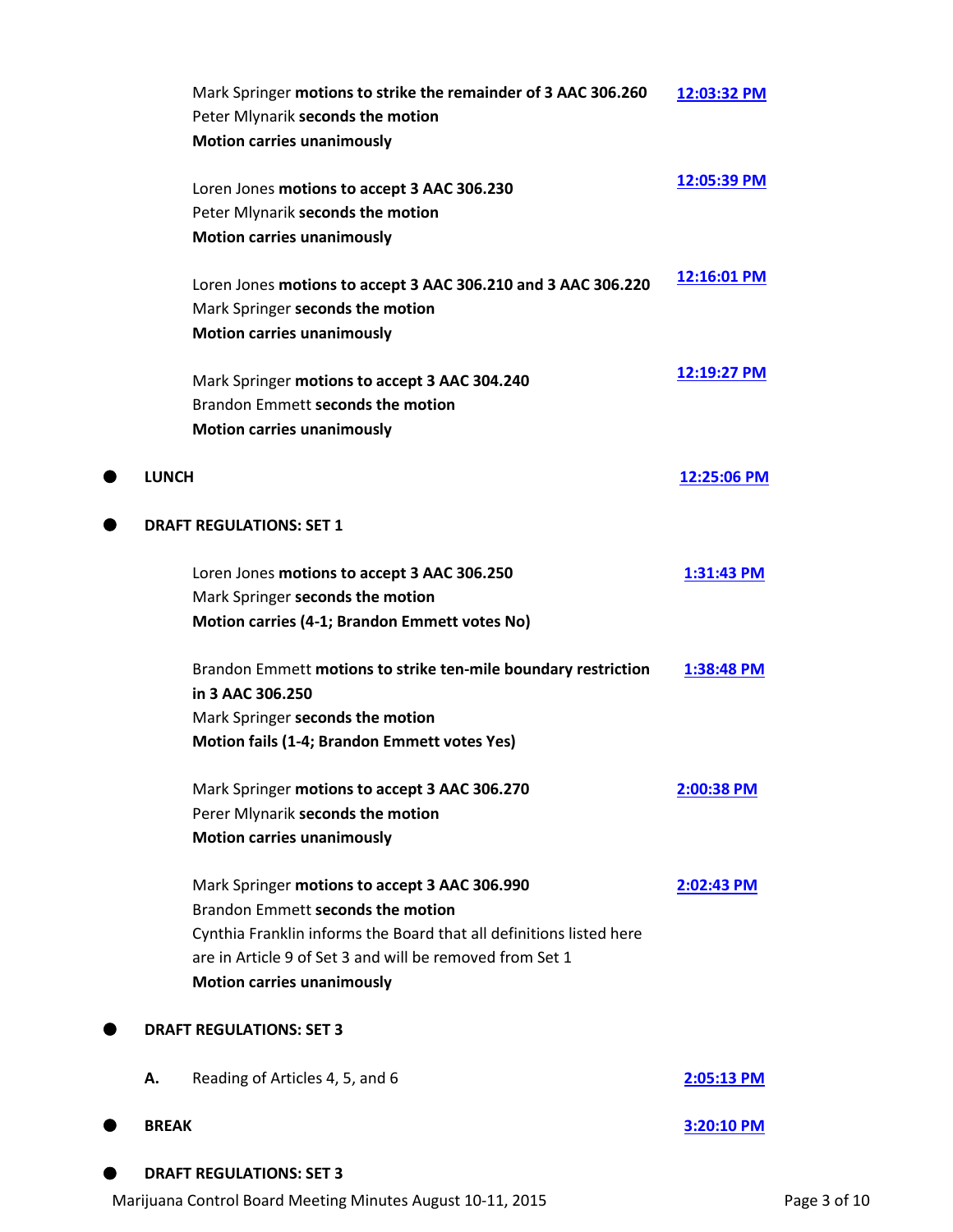# **A.** Reading of Articles 8 and 9 **[3:39:40 PM](ftr://?location="ABC Board"?date="10-Aug-2015"?position="15:39:40"?Data="606dc2ad")**

Cynthia Franklin informs the Board that the revised definition of "marijuana concentrate" in Set 1 was not copied into 3 AAC 306.990 of Set 3. The draft of Set 3 that goes out for public comment will have the newer definition in it.

Mark Springer **motions to send Articles 4, 5, 6, 8, and 9 out for public comment** Brandon Emmett **seconds the motion Motion carries unanimously [4:03:04 PM](ftr://?location="ABC Board"?date="10-Aug-2015"?position="16:03:04"?Data="3deae127")**

**ADJOURN [4:42:03 PM](ftr://?location="ABC Board"?date="10-Aug-2015"?position="16:42:03"?Data="4cf989df")**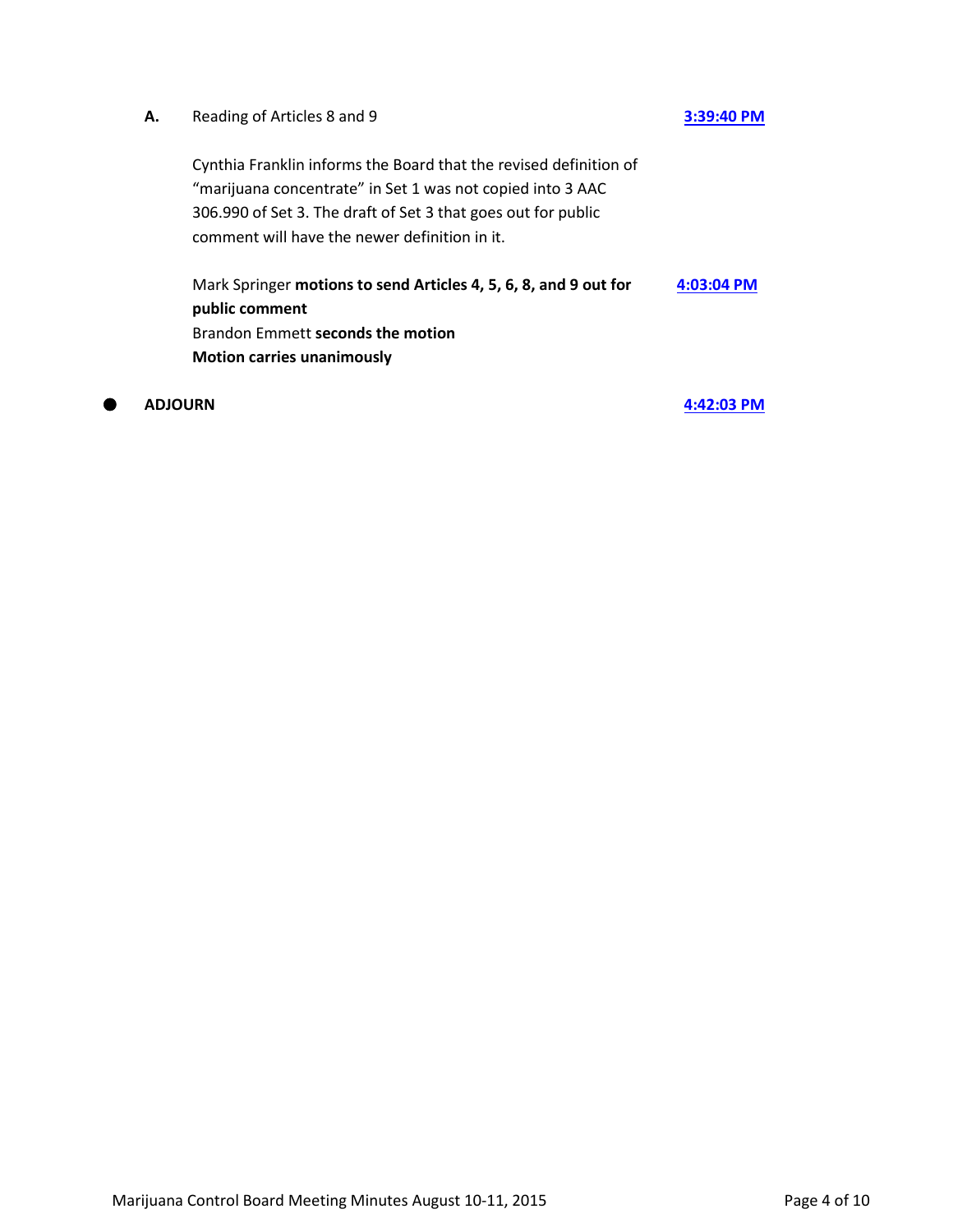# **Marijuana Control Board Meeting Minutes August 11, 2015 Anchorage, Alaska**

## \*Meeting minutes are nineteen minutes fast

# **Board Members Present:**

Bruce Schulte, Chair, Industry Member Mark Springer, Vice Chair, Rural Member Peter Mlynarik, Public Safety Member Brandon Emmett, Industry Member Loren Jones, Public Health Member

# **Staff Members Present:**

Cynthia Franklin, Director Sarah Oates, Records & Licensing Supervisor

# **Legal Counsel Present:**

Harriet Milks, Assistant Attorney General Virginia Rusch, Contracted Regulations Drafter

# **Call to Order [9:28:18 AM](ftr://?location="ABC Board"?date="11-Aug-2015"?position="09:28:18"?Data="7f18d9f9")**

Mark Springer **motions to approve the agenda** Brandon Emmett **seconds the motion Motion carries unanimously**

Mark Springer requests to add "Board Member Comments" before adjourning. No objection.

Loren Jones, Mark Springer, and Bruce Schulte state potential conflicts for the record and state that they will refrain from voting or making decisions on sections that could potentially be a conflict. **[9:30:52 AM](ftr://?location="ABC Board"?date="11-Aug-2015"?position="09:30:52"?Data="03467710")**

# **DRAFT REGULATIONS: SET 3**

| Mark Springer motions to accept 3 AAC 306.005 | 9:48:07 AM |
|-----------------------------------------------|------------|
| Brandon Emmett seconds motion                 |            |
| <b>Motion carries unanimously</b>             |            |

## **3 AAC 306.010**

| Loren Jones recuses himself from discussion or action on this section | $10:02:31$ AM |
|-----------------------------------------------------------------------|---------------|
|-----------------------------------------------------------------------|---------------|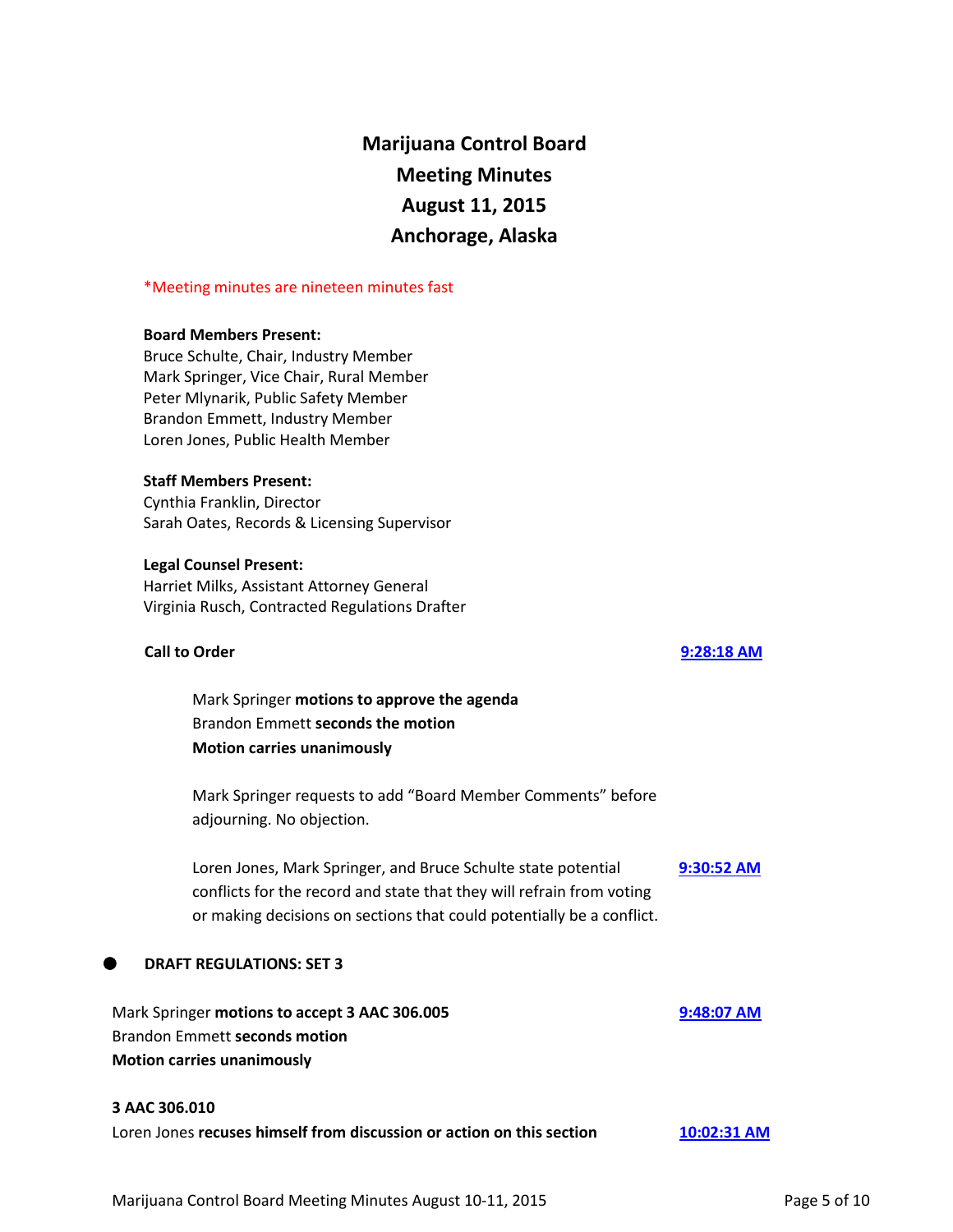| Brandon Emmett motions to accept all of 3 AAC 306.010 as amended<br>Mark Springer seconds motion                                                                                                                                                                                                                                                                                                                                                                                                                                                                                                     | 10:02:51 AM |
|------------------------------------------------------------------------------------------------------------------------------------------------------------------------------------------------------------------------------------------------------------------------------------------------------------------------------------------------------------------------------------------------------------------------------------------------------------------------------------------------------------------------------------------------------------------------------------------------------|-------------|
| Board votes, and motion carries unanimously                                                                                                                                                                                                                                                                                                                                                                                                                                                                                                                                                          | 11:45:43 AM |
| Brandon Emmett motions to strike "child-centered facility including a<br>school, daycare, or other facility providing services to children" and<br>replace with "school" in 3 AAC 306.010(a).<br>Mark Springer seconds motion<br>"Memorandum for all United States Attorneys: Guidance Regarding<br>Marijuana Enforcement" from Deputy Attorney General James M. Cole dated<br>August 29, 2013 (Cole Memo) handed out to Board members.<br>Discussion regarding the Cole Memo, federal drug-free zoning laws, definition<br>of "school", distances from a school, AS 11.71.030 and AS 11.71.900(20). | 10:04:25 AM |
| Board votes, and amended motion carries unanimously                                                                                                                                                                                                                                                                                                                                                                                                                                                                                                                                                  | 11:12:50 AM |
| Brandon Emmett motions to amend amendment to read "within 500 feet of a<br>school or a recreation or youth center", and use the definition of "recreation<br>or youth center" from AS 11.71.900(20).<br>Mark Springer seconds motion<br><b>Motion carries unanimously</b>                                                                                                                                                                                                                                                                                                                            | 10:46:47 AM |
| <b>BREAK</b>                                                                                                                                                                                                                                                                                                                                                                                                                                                                                                                                                                                         | 10:52:14 AM |
| Discussion of public comments on 3 AAC 306.010                                                                                                                                                                                                                                                                                                                                                                                                                                                                                                                                                       | 11:17:02 AM |
| Mark Springer motions to strike 3 AAC 306.010(b)<br><b>Brandon Emmett seconds motion</b><br>Motion carries (3-1, Peter Mlynarik votes No)                                                                                                                                                                                                                                                                                                                                                                                                                                                            | 11:27:58 AM |
| Mark Springer motions to strike "violation of AS 04" from 3 AAC 306.010(d)(2)<br>and replace with "violation of AS 04.16.051, AS 04.16.052, or AS 04.11.010"<br><b>Brandon Emmett seconds motion</b><br><b>Motion carries unanimously</b>                                                                                                                                                                                                                                                                                                                                                            | 11:42:01 AM |
| Brandon Emmett motions to accept 3 AAC 306.015<br>Peter Mlynarik seconds motion<br>Board votes, and motion carries (3-2, Bruce Schulte and Brandon Emmett "No") 1:47:52 PM                                                                                                                                                                                                                                                                                                                                                                                                                           | 11:46:25 AM |
| Brandon Emmett motions to amend 3 AAC 306.015(a) to strike "direct or<br>indirect financial interest" and replace with "controlling interest"<br>Mark Springer seconds motion                                                                                                                                                                                                                                                                                                                                                                                                                        | 11:53:38 AM |
| Brandon Emmett withdraws motion to amend<br>Mark Springer seconds<br>No vote                                                                                                                                                                                                                                                                                                                                                                                                                                                                                                                         | 12:19:06 PM |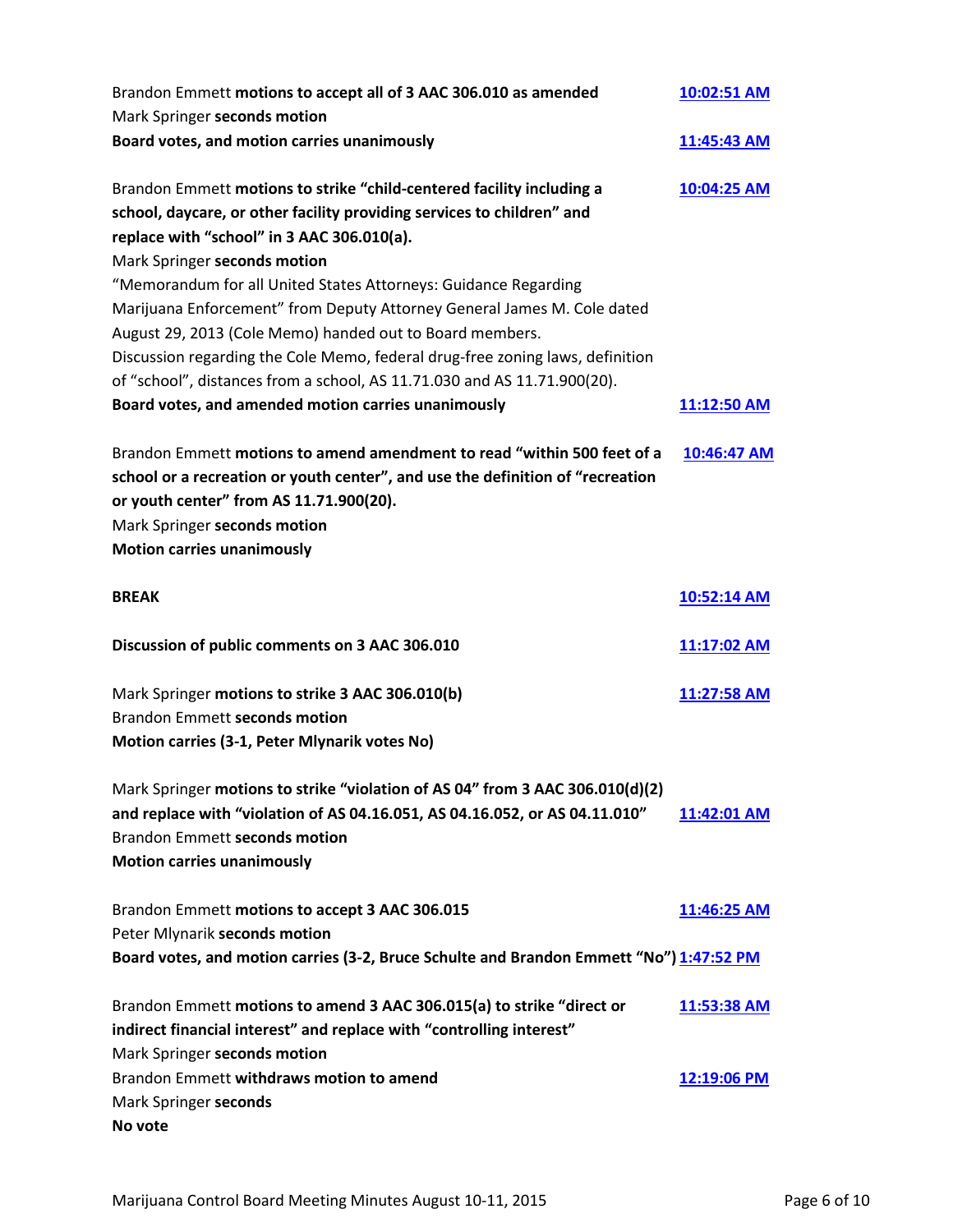| Brandon Emmett motions to amend 3 AAC 306.015(b) to read:<br>"The board will not issue a marijuana establishment license to                                                                                                                                                             | 12:19:15 PM |
|-----------------------------------------------------------------------------------------------------------------------------------------------------------------------------------------------------------------------------------------------------------------------------------------|-------------|
| (1) an individual or a sole proprietorship unless the individual or proprietor is<br>a resident of the state;                                                                                                                                                                           |             |
| (2) a partnership unless 51% of the partners are residents of the state;<br>(3) a limited liability company unless the limited liability company is qualified<br>to do business in the state, and 51% of the members of the limited liability<br>company are residents of the state; or |             |
| (4) a corporation unless the corporation is incorporated or qualified to do<br>business in the state, and 51% of the shareholders who own the<br>corporation's shares are residents of the state."                                                                                      |             |
| No second                                                                                                                                                                                                                                                                               |             |
| Mark Springer motions to amend (a) to read "The board will issue each<br>marijuana establishment license to a specific individual, to a partnership,<br>including a limited partnership, to a limited liability company, to a corporation,<br>or to a local government."<br>No second   | 12:27:46 PM |
| <b>LUNCH BREAK</b>                                                                                                                                                                                                                                                                      | 12:29:50 PM |
| Brandon Emmett motions to table Article 1 and move discussion to Article 3<br>Mark Springer seconds motion<br>Brandon Emmett amends motion to move discussion to Article 7 instead of 3<br>Motion fails (2-3, Brandon Emmett and Bruce Schulte vote Yes)                                | 1:34:39 PM  |
| Bruce Schulte proposed Board reconvene on August 31 and<br>September 1, 2015.                                                                                                                                                                                                           | 1:42:49 PM  |
| Mark Springer motions to accept 3 AAC 306.020 as amended<br><b>Brandon Emmett seconds motion</b>                                                                                                                                                                                        | 1:49:33 PM  |
| Board votes, and motion carries unanimously                                                                                                                                                                                                                                             | 2:12:08 PM  |
| Mark Springer motions, as a matter of policy, that an applicant's family<br>members will not need to submit the information required currently under<br>3 AAC 304.020(b).<br><b>Brandon Emmett seconds motion</b>                                                                       | 1:54:29 PM  |
| Mark Springer amends motion to leave room for Virginia Rusch to adjust<br>language so that "affiliates" may be required to submit the information and<br>the term later defined.                                                                                                        |             |
| <b>Motion carries unanimously</b>                                                                                                                                                                                                                                                       |             |
| Discussion about 3 AAC 306.020                                                                                                                                                                                                                                                          | 2:03:36 PM  |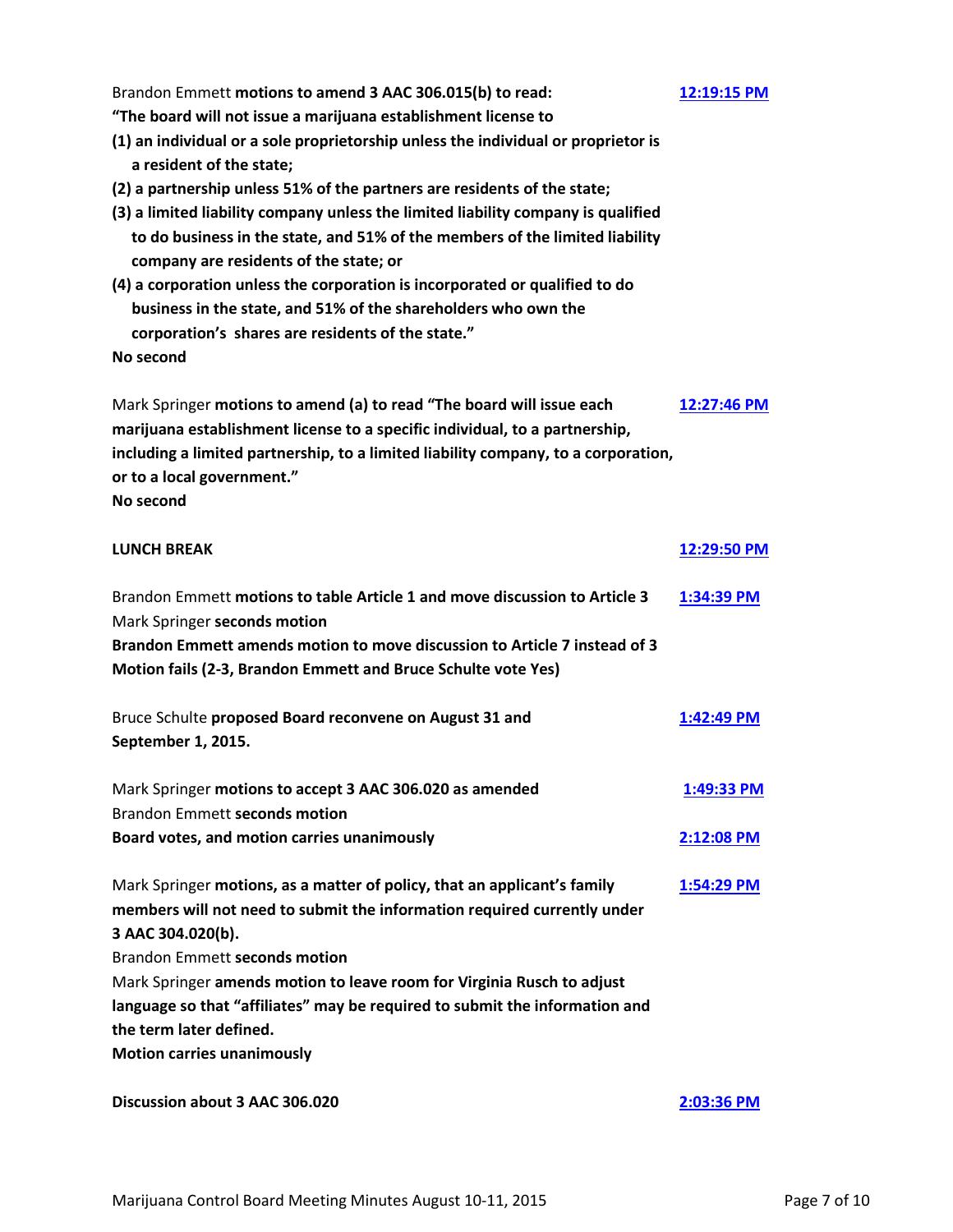| Peter Mlynarik motions to accept 3 AAC 306.025 as amended<br><b>Brandon Emmett seconds motion</b>                                                                                                                                                         | 2:12:56 PM   |
|-----------------------------------------------------------------------------------------------------------------------------------------------------------------------------------------------------------------------------------------------------------|--------------|
| Board votes, and motion carries unanimously                                                                                                                                                                                                               | 2:45:42 PM   |
| Peter Mlynarik motions to amend (b) to include a time limit of seven days.<br>Mark Springer seconds motion<br>Peter Mlynarik withdraws motion to amend<br>No vote                                                                                         | 2:13:30 PM   |
| Loren Jones motions to amend 3 AAC 306.025(b)(1) and (3) to strike "true<br>copy of the application" and replace with "copy of the application on a form<br>prescribed by the board"<br>Mark Springer seconds motion<br><b>Motion carries unanimously</b> | 2:24:23 PM   |
| Brandon Emmett motions to strike 3 AAC 306.025(b)(2).<br>No second                                                                                                                                                                                        | 2:25:41 PM   |
| Mark Springer motions to accept 3 AAC 306.030<br><b>Brandon Emmett seconds motion</b><br><b>Board discussion of public comments</b>                                                                                                                       | 2:45:51 PM   |
| Board votes, and motion carries unanimously                                                                                                                                                                                                               | 3:09:31 PM   |
| Mark Springer motions to accept 3 AAC 306.035<br>Peter Mlynarik seconds motion<br><b>Board discussion of public comments</b><br><b>Motion carries unanimously</b>                                                                                         | 3:10:02 PM   |
| Mark Springer motions to accept 3 AAC 306.040<br><b>Brandon Emmett seconds motion</b><br><b>Board discussion of public comments</b><br>Board votes, and motion carries unanimously                                                                        | 3:11:58 PM   |
| Mark Springer motions to accept 3 AAC 306.045<br><b>Brandon Emmett seconds motion</b>                                                                                                                                                                     | $3:15:31$ PM |
| <b>Board discussion of public comments</b><br>Board votes, and motion carries (4-1, Brandon Emmett votes No)                                                                                                                                              | 3:32:56 PM   |
| Brandon Emmett motions to remove the first sentence of 3 AAC 306.045<br>No second                                                                                                                                                                         | 3:31:14 PM   |
| Mark Springer motions to accept 3 AAC 306.050<br>Peter Mlynarik seconds motion<br><b>Board discussion of public comments</b><br>Board votes, and motion carries unanimously                                                                               | 3:33:21 PM   |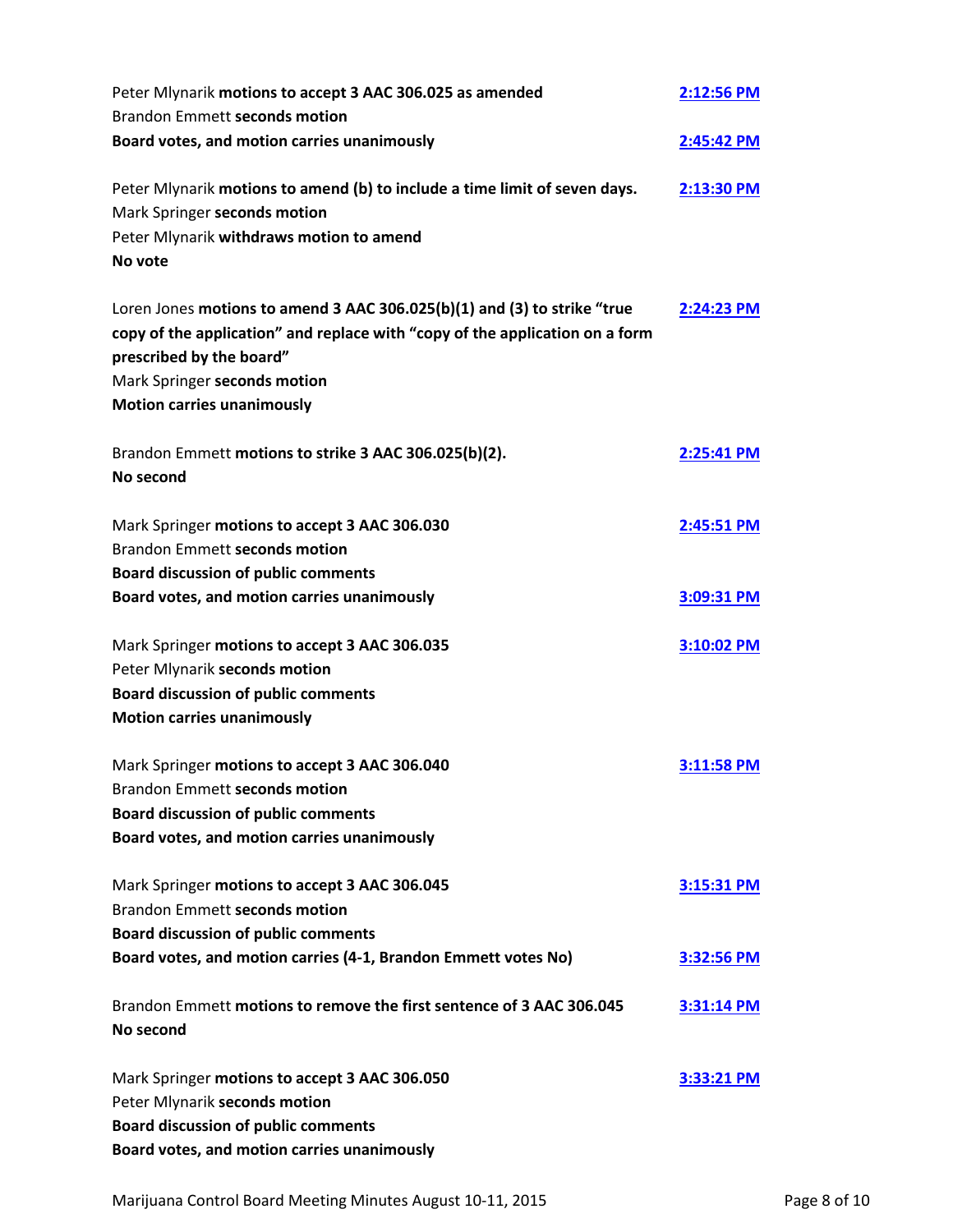| Mark Springer motions to accept 3 AAC 306.055<br><b>Brandon Emmett seconds motion</b>                | 3:35:24 PM   |
|------------------------------------------------------------------------------------------------------|--------------|
| Loren Jones recuses himself from discussion or action on this section                                |              |
| <b>Board discussion of public comments</b>                                                           |              |
| Board votes, and motion carries unanimously                                                          |              |
| Mark Springer motions to accept 3 AAC 306.060 as amended                                             | 3:47:50 PM   |
| <b>Brandon Emmett seconds motion</b>                                                                 |              |
| <b>Board discussion of public comments</b>                                                           |              |
| Board votes, and motion carries unanimously                                                          | 4:02:08 PM   |
| Mark Springer motions to amend 3 AAC 306.060 by inserting "and the                                   | 4:00:05 PM   |
| applicant" after "to the board" in the first sentence, and by removing                               |              |
| "at the street address of the licensed premises or proposed premises, or"<br>in the second sentence. |              |
| <b>Brandon Emmett seconds motion</b>                                                                 |              |
| Motion carries (4-1, Loren Jones votes No)                                                           |              |
| Mark Springer motions to accept 3 AAC 306.065                                                        | 4:02:18 PM   |
| <b>Brandon Emmett seconds motion</b>                                                                 |              |
| <b>Board discussion of public comments</b>                                                           |              |
| Board votes, and motion carries unanimously                                                          |              |
| Mark Springer motions to accept 3 AAC 306.070                                                        | 4:13:48 PM   |
| Peter Mlynarik seconds motion                                                                        |              |
| Loren Jones recuses himself from discussion or action on this section                                |              |
| <b>Motion carries unanimously</b>                                                                    |              |
| Mark Springer motions to accept 3 AAC 306.075                                                        | $4:17:15$ PM |
| Brandon Emmett seconds motion                                                                        |              |
| <b>Board discussion of public comments</b>                                                           |              |
| <b>Motion carries unanimously</b>                                                                    |              |
| Mark Springer motions to accept 3 AAC 306.080                                                        | 4:23:41 PM   |
| <b>Brandon Emmett seconds motion</b>                                                                 |              |
| <b>Board discussion of public comments</b>                                                           |              |
| <b>Motion carries unanimously</b>                                                                    |              |
| Mark Springer motions to accept 3 AAC 306.085                                                        | 4:27:58 PM   |
| <b>Brandon Emmett seconds motion</b>                                                                 |              |
| <b>Motion carries unanimously</b>                                                                    |              |
| Mark Springer motions to accept 3 AAC 306.090                                                        | 4:29:09 PM   |
| Brandon Emmett seconds motion                                                                        |              |
| <b>Motion carries unanimously</b>                                                                    |              |